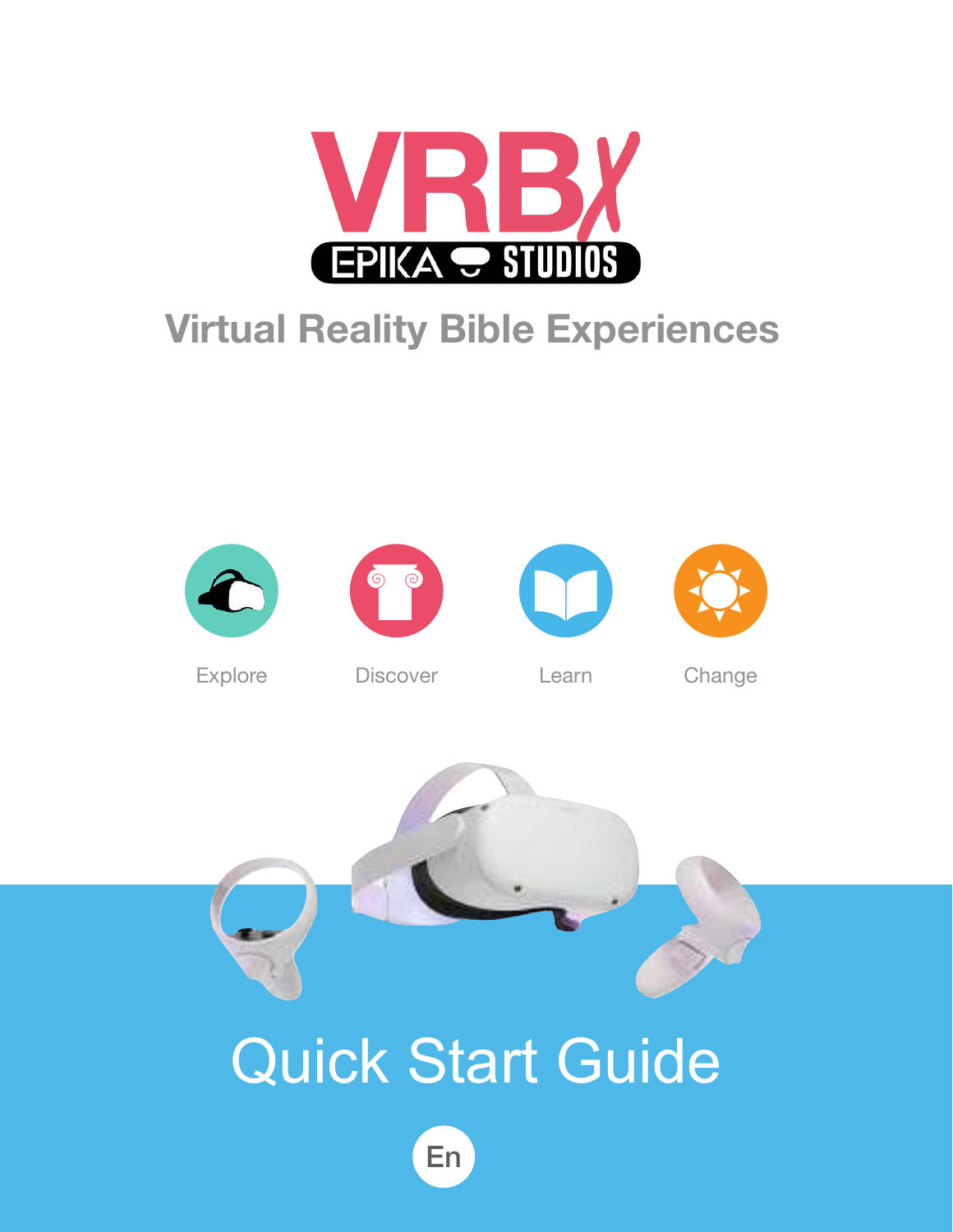



Press the button on the side of the headset. The light will be white when it is on.

When the battery is low, the light is red.

The charging port is located on the opposite side of the Power Button. A charge usually last 3-4 hours.

## Adjust the Volume













Adjust the volume on the bottom of the headset using the + and - buttons.

Volume (as well as brightness) can also be adjusted in the Oculus interface after the headset is on.

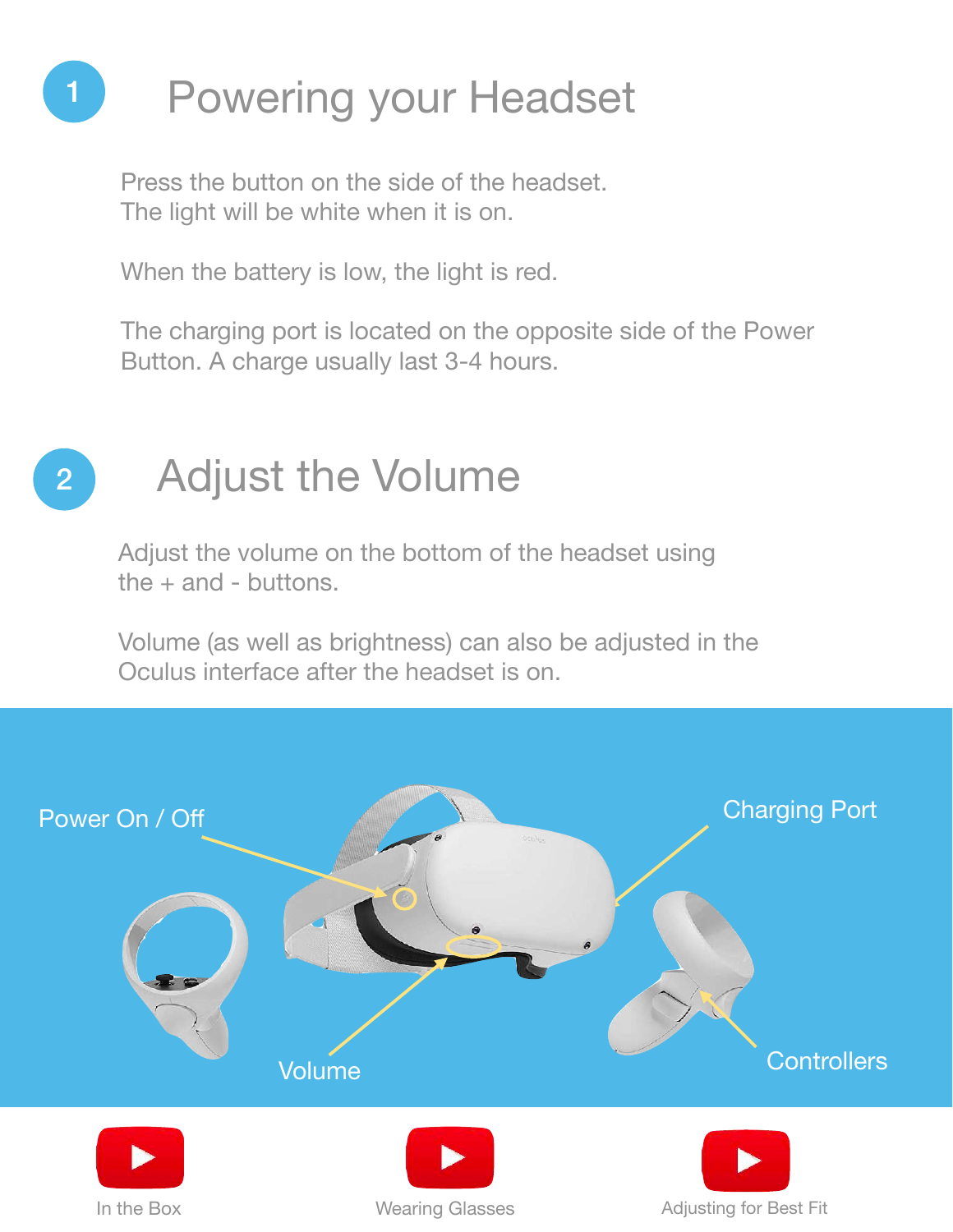

<sup>3</sup> In the Headset

Once the headset is on, you will see the real world in black and white through cameras.

Select the Stationary Guardian Boundary. This will allow you to learn the headset without worrying about going outside of the boundaries.





Once you've become comfortable with the headset you can change your Guardian Boundry to RoomScale to stand up and move around. Oculus recommends a 10x10 area.

You'll define your experience area by touching the ground and then pointing the controller at the ground and tracing an area a few feet from walls and objects. Remove all objects from experience area.





Passthrough lets you see the outside, real world through the external cameras on the headset.

It appears when you first set up and if you leave the safe boundary.

The virtual guardian will turn red if you step too close to the boundary.

Adjust your position so you are in the

middle of the experience area.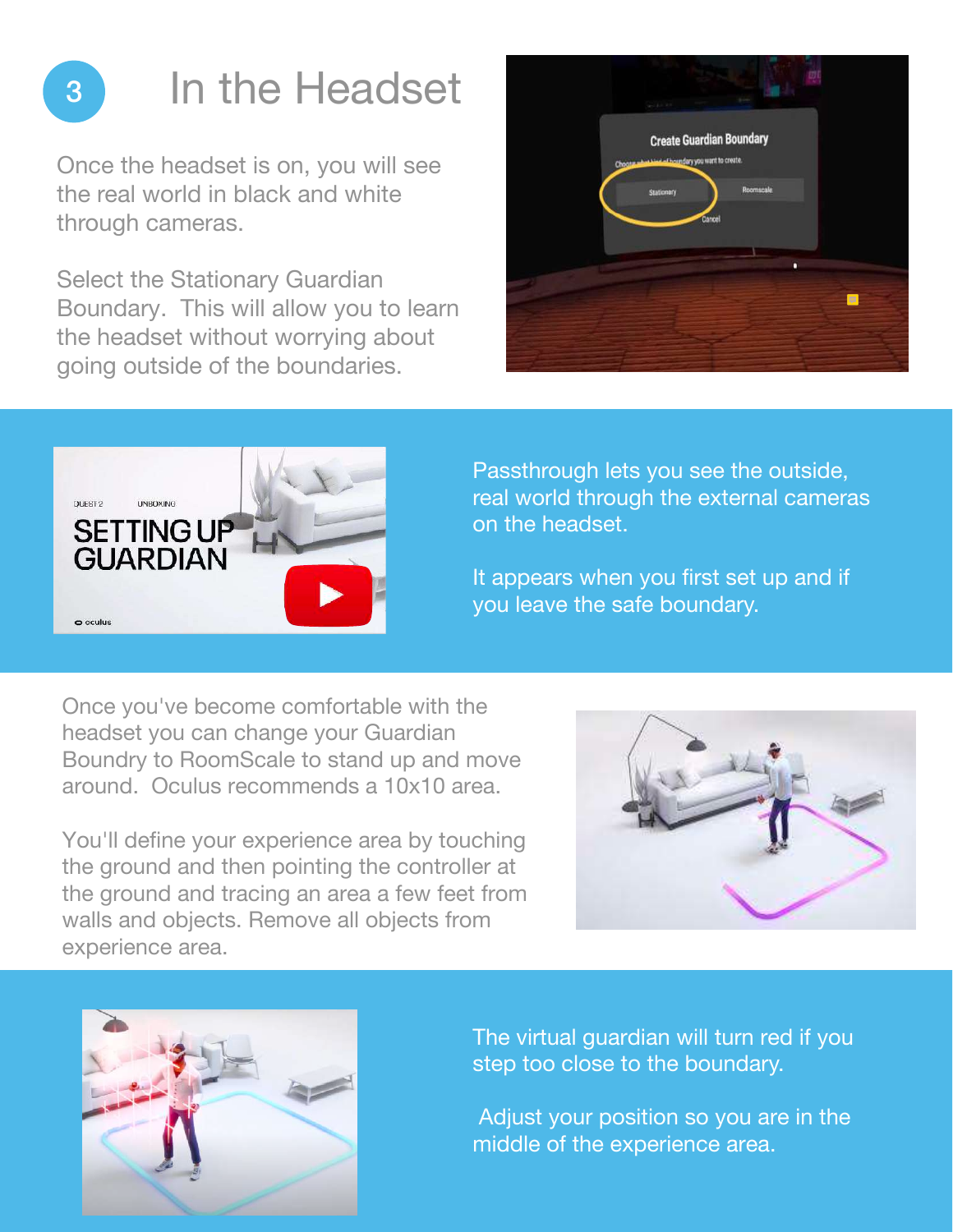We designed the interface to be point and click. Carefully follow the instructions below when you first start your headset.

### Go to the drop down menu in the upper right and select "Unknown Sources". Scroll down the menu

### Click the icon with the 9 circles. Disregard the Facebook or Oculus login. Your headset already comes set up and you do not need to login.

and select Custom Launcher.



### **VRBX Interface**



Click on Wi-Fi and follow the prompts to enter your Wi-Fi login information. It is important to use your headset connected to Wi-Fi.





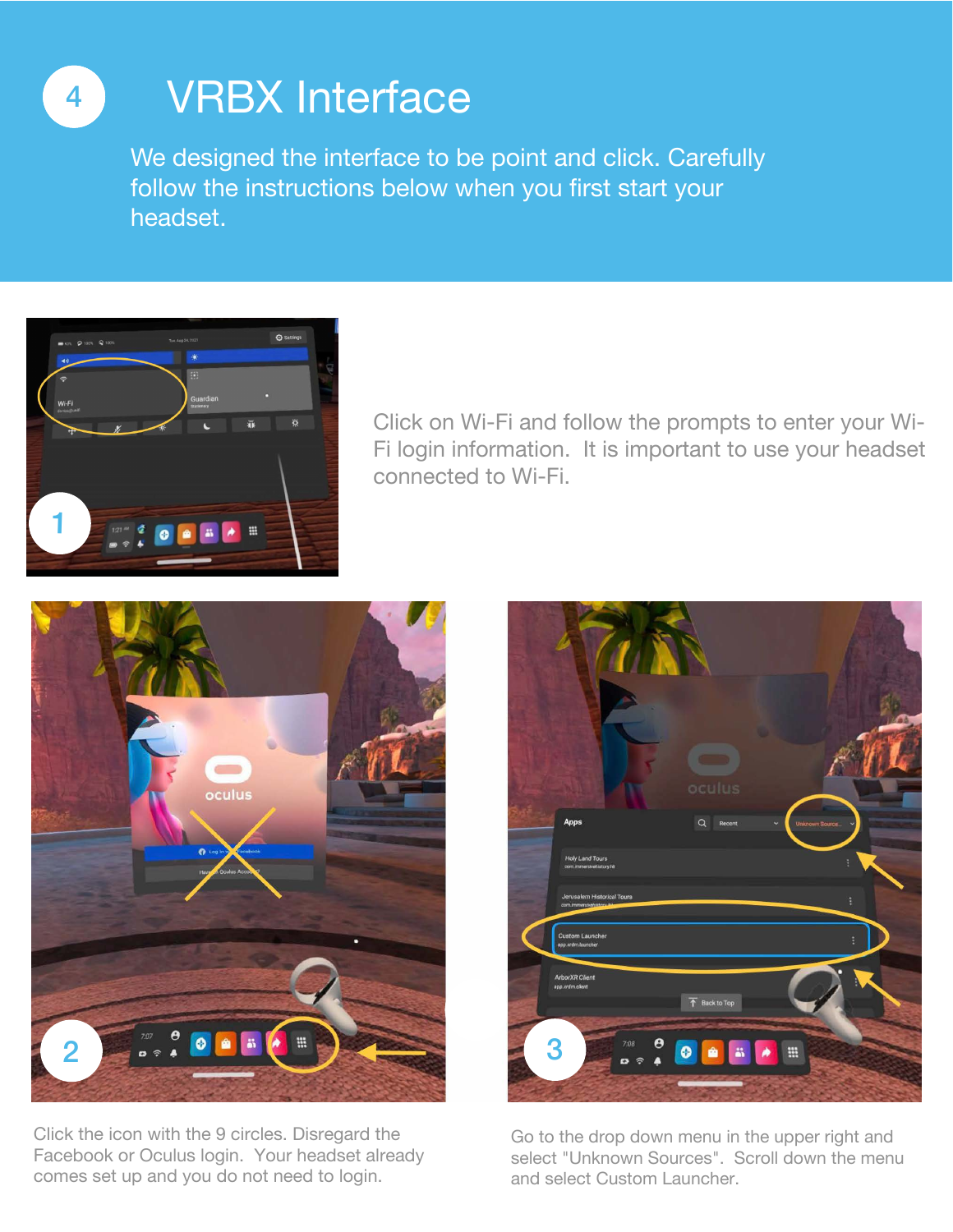This is the VRBX MAIN MENU where you'll select any experience by clicking on its icon.

To open an experience, point your controller at the icon and press the trigger with your index finger.

Once you're inside an experience, follow the prompts to fully enjoy the experience.

To EXIT any experience, press the Oculus Button on the Right controller.









## VRBX MAIN MENU

| <b>VRBX</b>                                 | Applications                  | 06:50 pm<br>Q                       |
|---------------------------------------------|-------------------------------|-------------------------------------|
| Moses'<br>Tabernacle                        | Reflections<br><b>New</b>     | Jerusalem<br><b>Historical Tour</b> |
| <b>Holy Land Tours</b><br><b>CONTRACTOR</b> | Ancient<br>Capernaum<br>$-24$ | Ancient<br>Capernaum                |
| <b>Herod's Temple</b>                       | <b>Armor of God</b>           | <b>Noah's Animal</b><br>Toss        |
| David versus<br>Goliath                     | Shepherd Boy:<br>Mini Games   |                                     |

To PAUSE any experience, press the Menu button on the Left Controller.

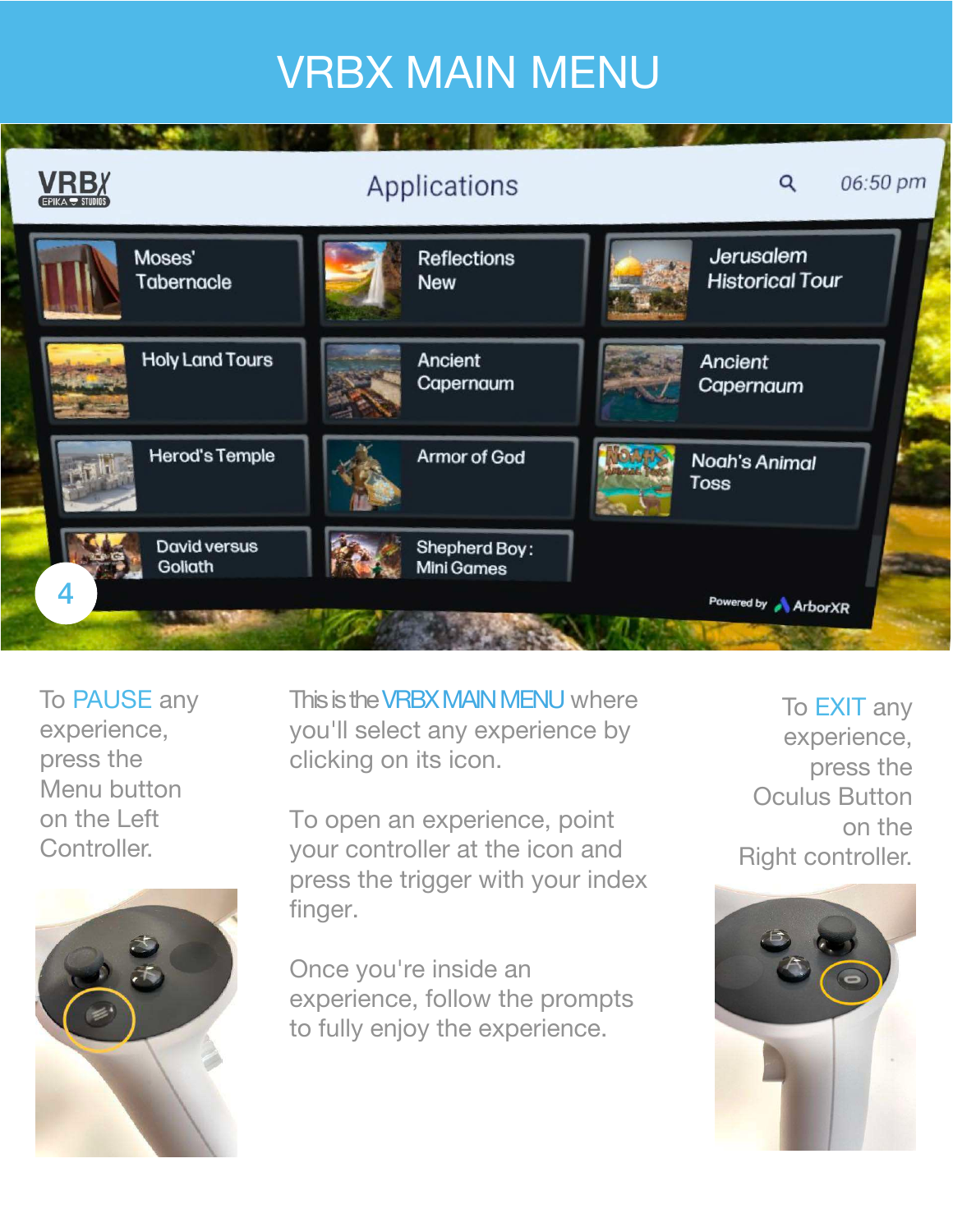

## <sup>5</sup> The Controls

VRBX's experiences and games have universal controls that are the same in each experience so it's easy to switch games and experiences without losing a beat.

Whether you are slinging rocks at Goliath or reading scrolls in the Temple, the control systems are intuitive and easy to grasp.



Left Hand **Right Hand** 





### Controller Basics **Headset Maintenance**

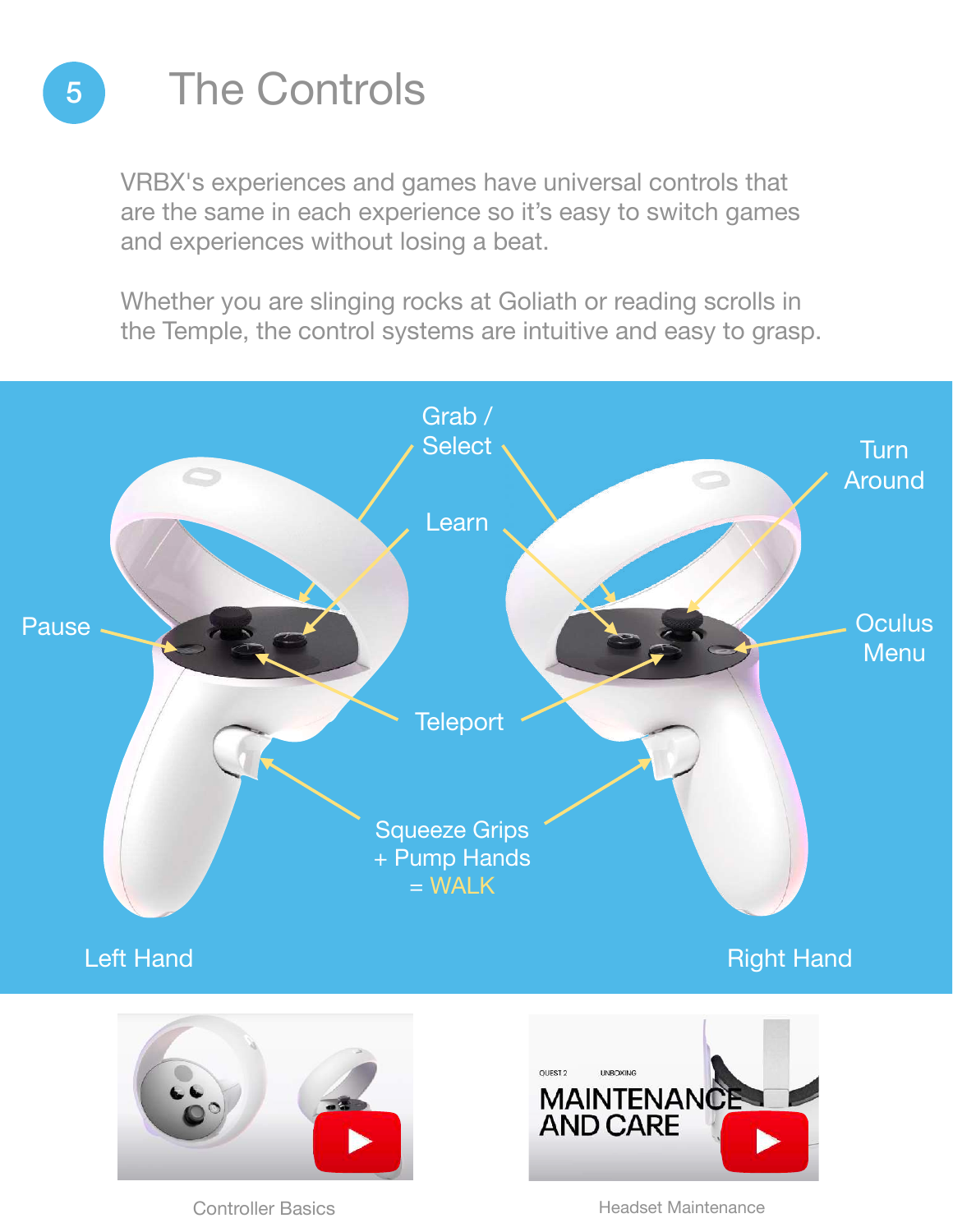## <sup>6</sup> Casting to a TV

Whether you're a teacher wanting to share the amazing visuals with your class or a youth group cheering on the player, follow these simple steps to cast and share.



Virtual Reality is meant to be a shared experience. Casting allows those not in the headset to see what the player is seeing via a TV or computer monitor.

> **A.** Make sure your headset and TV or Computer are on the same Internet network.

> > **B.** With your controller, Select the Share Button Then Cast Then which Device

Watch this video for a